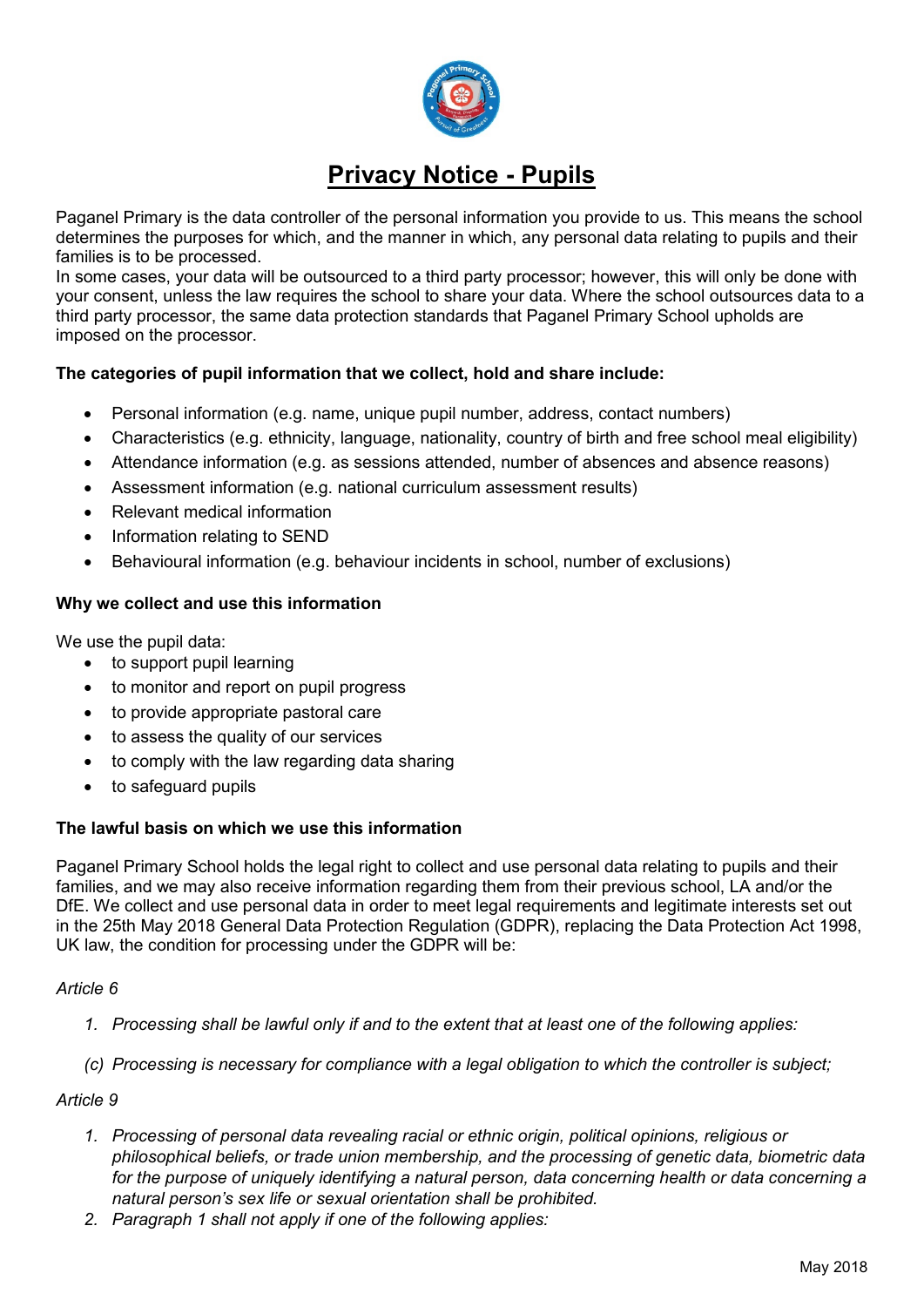*(j) Processing is necessary for archiving purposes in the public interest, scientific or historical research purposes or statistical purposes in accordance with Article 89(1) based on Union or Member State law which shall be proportionate to the aim pursued, respect the essence of the right to data protection and provide for suitable and specific measures to safeguard the fundamental rights and the interests of the data subject.*

- The Education Act 1996 Section 537A states that we provide individual pupil information as the relevant body such as the Department for Education.
- Children's Act 1989 Section 83 places a duty on the Secretary of State or others to conduct research.
- Regulation 5 of The Education (Information About Individual Pupils) (England) Regulations 2013

# **Collecting pupil information**

Whilst the majority of pupil information you provide to us is mandatory, some of it is provided to us on a voluntary basis. In order to comply with the General Data Protection Regulation, we will inform you whether you are required to provide certain pupil information to us or if you have a choice in this.

## **Storing pupil data**

Personal data relating to pupils at Paganel Primary School and their families is stored in line with the school's GDPR Data Protection Policy. In accordance with the GDPR, the school does not store personal data indefinitely; data is only stored for as long as is necessary to complete the task for which it was originally collected.

## **Who we share pupil information with**

Paganel Primary School will not share your personal information with any third parties without your consent, unless the law allows us to do so. The school routinely shares pupils' information with:

- schools that the pupil's attend after leaving us
- our local authority
- the NHS
- the Department for Education (DfE)
- Agencies involved in caring for and supporting pupils
- Parents and carers
- Our catering company
- External suppliers (e.g. travel companies or those providing off-site activities)
- Curriculum support providers (e.g. SAM Learning and My Maths)

## **Why we share pupil information**

We do not share information about our pupils with anyone without consent unless the law and our policies allow us to do so.

We share pupils' data with the Department for Education (DfE) on a statutory basis. This data sharing underpins school funding and educational attainment policy and monitoring.

We are required to share information about our pupils with our local authority (LA) and the Department for Education (DfE) under section 3 of The Education (Information About Individual Pupils) (England) Regulations 2013.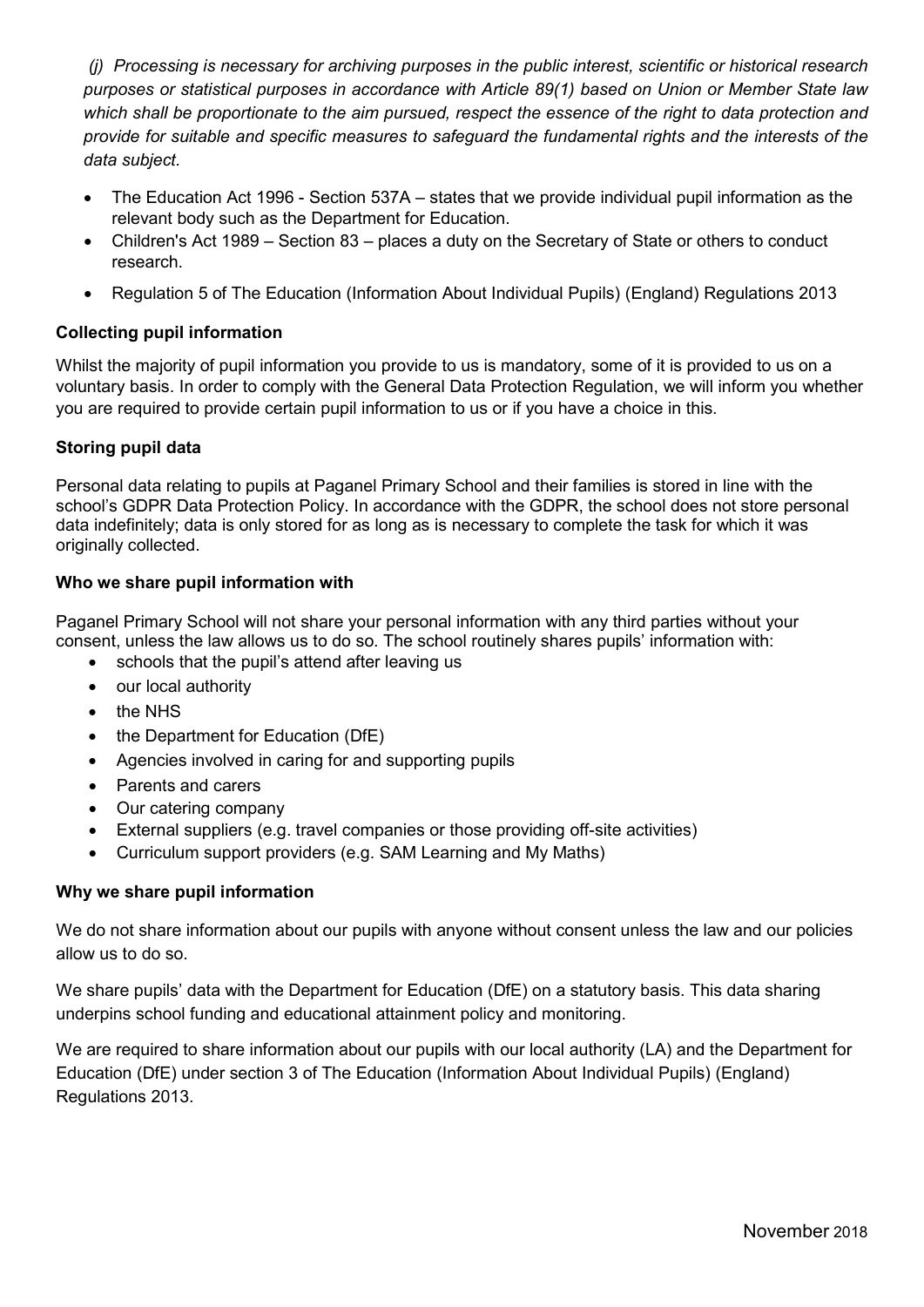## **Data collection requirements:**

To find out more about the data collection requirements placed on us by the Department for Education (for example; via the school census) go to [https://www.gov.uk/education/data-collection-and-censuses-for](https://www.gov.uk/education/data-collection-and-censuses-for-schools)[schools.](https://www.gov.uk/education/data-collection-and-censuses-for-schools)

## **The National Pupil Database (NPD)**

The NPD is owned and managed by the Department for Education and contains information about pupils in schools in England. It provides invaluable evidence on educational performance to inform independent research, as well as studies commissioned by the Department. It is held in electronic format for statistical purposes. This information is securely collected from a range of sources including schools, local authorities and awarding bodies.

We are required by law, to provide information about our pupils to the DfE as part of statutory data collections such as the school census and early years' census. Some of this information is then stored in the NPD. The law that allows this is the Education (Information About Individual Pupils) (England) Regulations 2013.

To find out more about the NPD, go to [https://www.gov.uk/government/publications/national-pupil](https://www.gov.uk/government/publications/national-pupil-database-user-guide-and-supporting-information)[database-user-guide-and-supporting-information.](https://www.gov.uk/government/publications/national-pupil-database-user-guide-and-supporting-information)

The department may share information about our pupils from the NPD with third parties who promote the education or well-being of children in England by:

- conducting research or analysis
- producing statistics
- providing information, advice or guidance

The Department has robust processes in place to ensure the confidentiality of our data is maintained and there are stringent controls in place regarding access and use of the data. Decisions on whether DfE releases data to third parties are subject to a strict approval process and based on a detailed assessment of:

- who is requesting the data
- the purpose for which it is required
- the level and sensitivity of data requested: and
- the arrangements in place to store and handle the data

To be granted access to pupil information, organisations must comply with strict terms and conditions covering the confidentiality and handling of the data, security arrangements and retention and use of the data.

For more information about the department's data sharing process, please visit: [https://www.gov.uk/data](https://www.gov.uk/data-protection-how-we-collect-and-share-research-data)[protection-how-we-collect-and-share-research-data](https://www.gov.uk/data-protection-how-we-collect-and-share-research-data)

For information about which organisations the department has provided pupil information, (and for which project), please visit the following website: [https://www.gov.uk/government/publications/national-pupil](https://www.gov.uk/government/publications/national-pupil-database-requests-received)[database-requests-received](https://www.gov.uk/government/publications/national-pupil-database-requests-received)

To contact DfE:<https://www.gov.uk/contact-dfe>